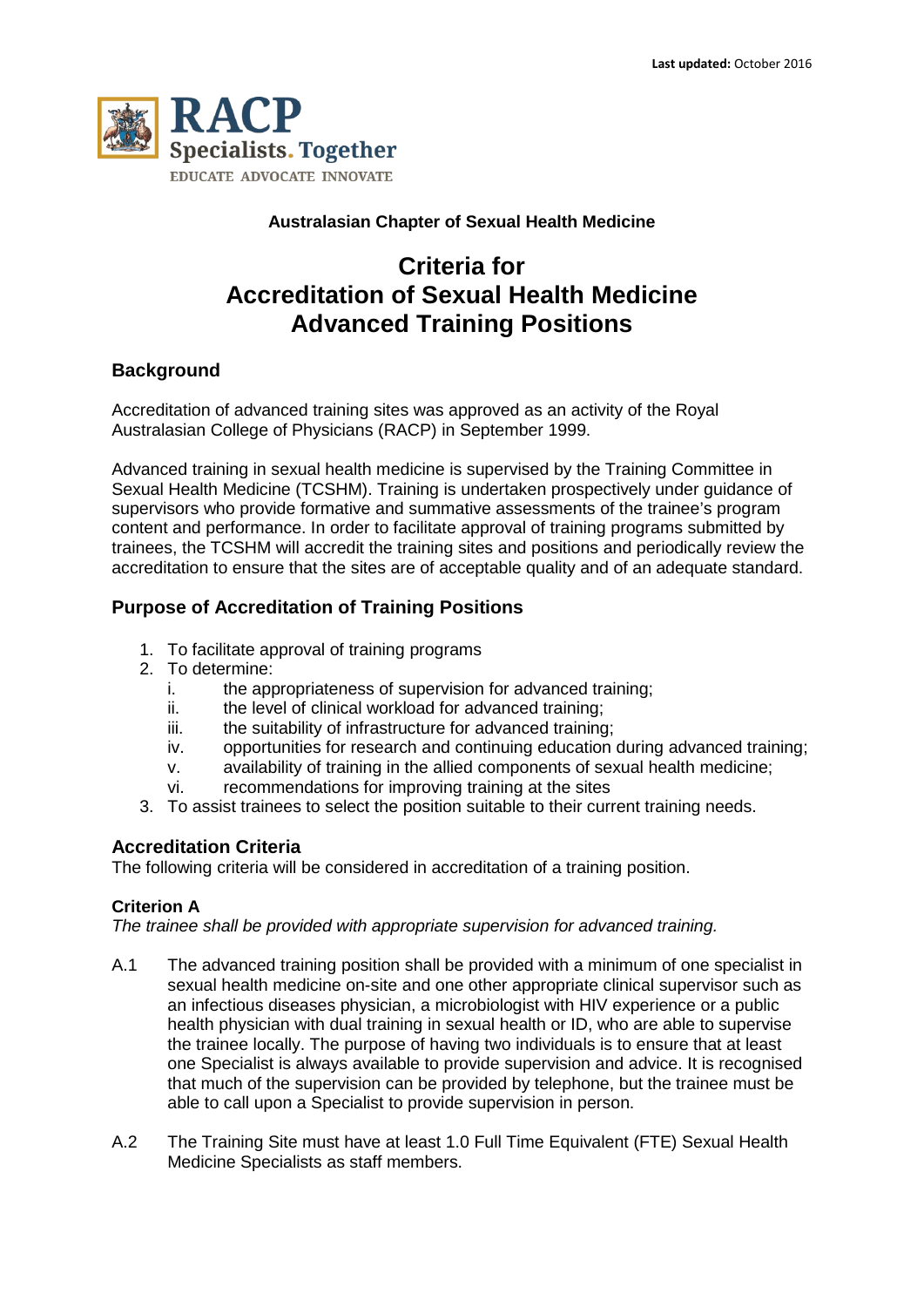- A.3 The Sexual Health Medicine Specialists hold FAChSHM.
- A.4 The two appropriate specialists shall provide complete back-up cover for trainees involved in after-hours and on-call work.
- A.5 Supervisors should be trained in the supervision of advanced trainees in sexual health medicine. Supervisors must have attended College Supervisor Workshops at least once every 5 years.
- A.6 Supervisors shall support the trainee in the completion of mandatory requirements, including PREP tools

#### **Criterion B**

*The trainee shall be provided with a sufficient workload of clinical material to support each advanced trainee. A specialist in sexual health medicine shall ensure that the trainee is involved in all aspects of the work of the service. This includes regular sufficient numbers of new patients, hospital, ambulatory and community consultations, review consultations, outpatient consultation clinics, inpatients and appropriate procedures including anogenital biopsy.* 

- B.1 The sexual health service should see a minimum of 300 new patients per year per training position. The clinical work load should include enough variety for the trainee to become proficient in managing the differential diagnosis of pelvic pain and other reproductive health issues as well as sexually transmissible infections and HIV.
- B.2 The sexual health service should have an interdisciplinary team to manage patients.
- B.3 The sexual health service should be seeing a minimum of 6 new HIV patients per year per training position with a clinic case load of at least 50 patients. The HIV services should include the prescription and monitoring of non-occupational post exposure prophylaxis for HIV and an awareness of the cost-benefit analysis of such treatment.
- B.4 The sexual health service should have at least 1.0 FTE Clinical Nurse (preferable at Nurse Specialist level for the purposes of education) on the service.
- B.5 The sexual health service should have access to health promotion officers working with high risk communities such as men who have sex with men, sex workers, injecting drug users or Aboriginal clients.
- B.6 The sexual health service should participate in at least one outreach activity in a community setting targeting a high risk population and provide evidence of programs that include preventative health activities such as vaccination against hepatitis and human papilloma viruses.

#### **Criterion C**

*The trainee shall be provided with a suitable infrastructure for advanced training.* 

C.1 The training position shall include provision for the trainee to attend regularly scheduled interdisciplinary sexual health clinical meetings (at least one per week), peer-review meetings and correlative imaging meetings or other methods that can be documented.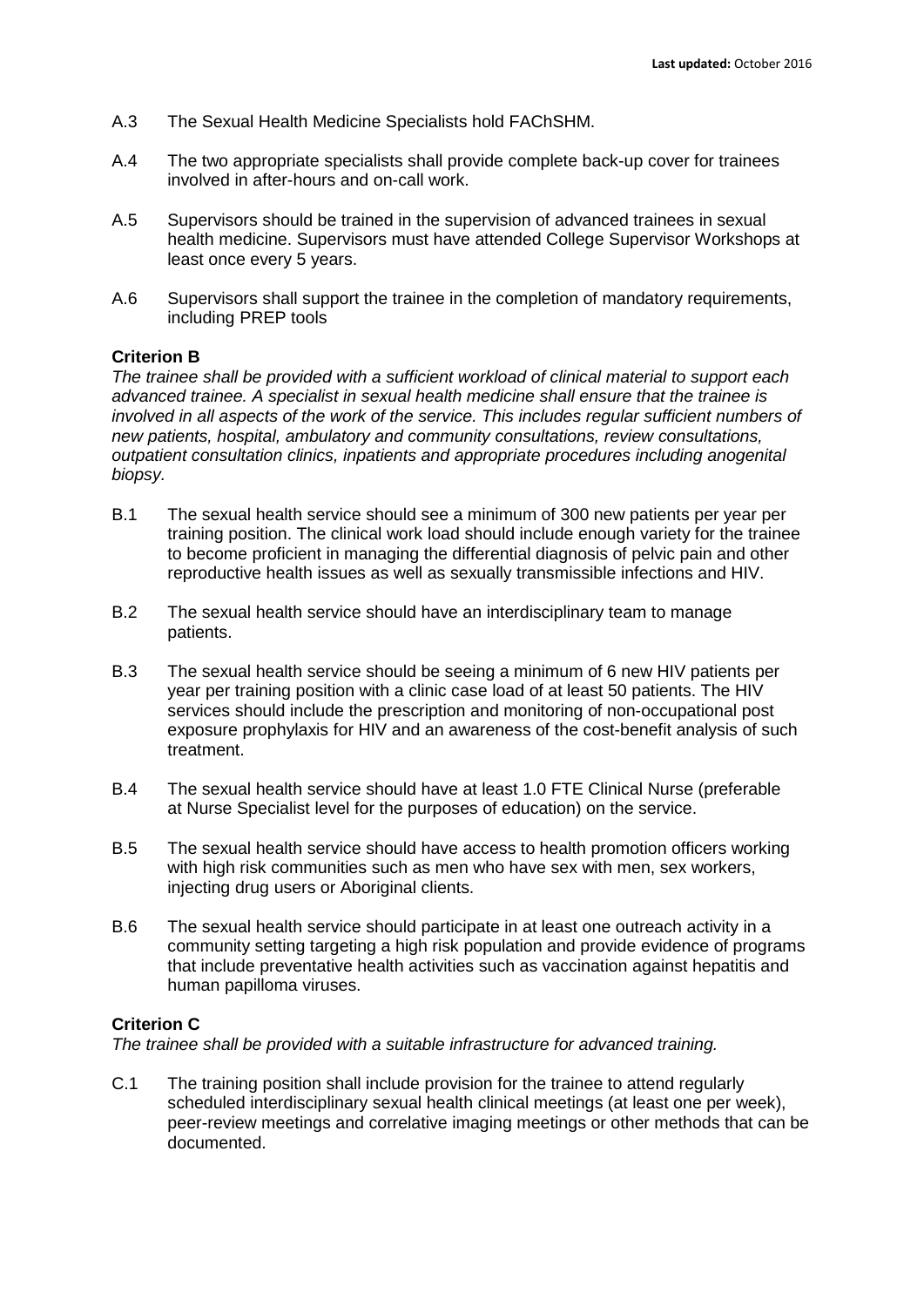- C.2 The training position shall include provision of an appropriate academic environment for advanced training, through direct teaching, access to on-line and distance learning activities, journal clubs, or other methods that can be documented.
- C.3 The trainee shall be provided with access to a medical library with current books, relevant journals and computer facilities.
- C.4 The trainee shall be provided with on-line internet access to clinical literature.
- C.5 The trainee shall be provided with opportunities to develop their skills in managing health services through their active participation in the development of rosters, the management of clinical incidents and near misses, the development or review of local policies and guidelines, communication with public health authorities and participation in the development of the local response to increased notifications of STIs or HIV in their local communities and by having the opportunity to act up in more senior positions when appropriate.

#### **Criterion D**

*The trainee should be provided with encouragement to undertake research (which can include clinical trials, audits, QA activities) and/or continuing professional development during advanced training.* 

- D.1 The training site shall provide opportunities for research in clinical or laboratory aspects of sexual health for each trainee.
- D.2 The trainee shall be encouraged to be involved in one project annually. Supervision is to be provided by the staff in the department or other competent person.
- D.3 There should be a process in place for trainees to attend scientific meetings of local, national and international societies, and to submit abstracts to such meetings.

#### **Criterion E**

*The trainee should be provided with access to other services such as pathology, radiology, gynaecology, urology, dermatology, pain management and other specialist services.* 

E.1 The Sexual Health Training Site will have access to other specialist services such as pharmacy, pathology, radiology, allied health, infectious diseases, respiratory medicine (in particular TB), psychiatry including neuropsychiatric testing, gynaecology, urology, dermatology, pain management and gastroenterology.

#### **Reporting Process**

Training Sites will be required to complete and return a survey report to the TCSHM for initial consideration of accreditation and for review of the accreditation status every five years. They are also required to report to the TCSHM on any changes during the five year cycle.

Visits to confirm adequacy of the sites may be necessary in some cases.

The report will be considered by the TCSHM and the accreditation decision conveyed to the sites as soon as possible.